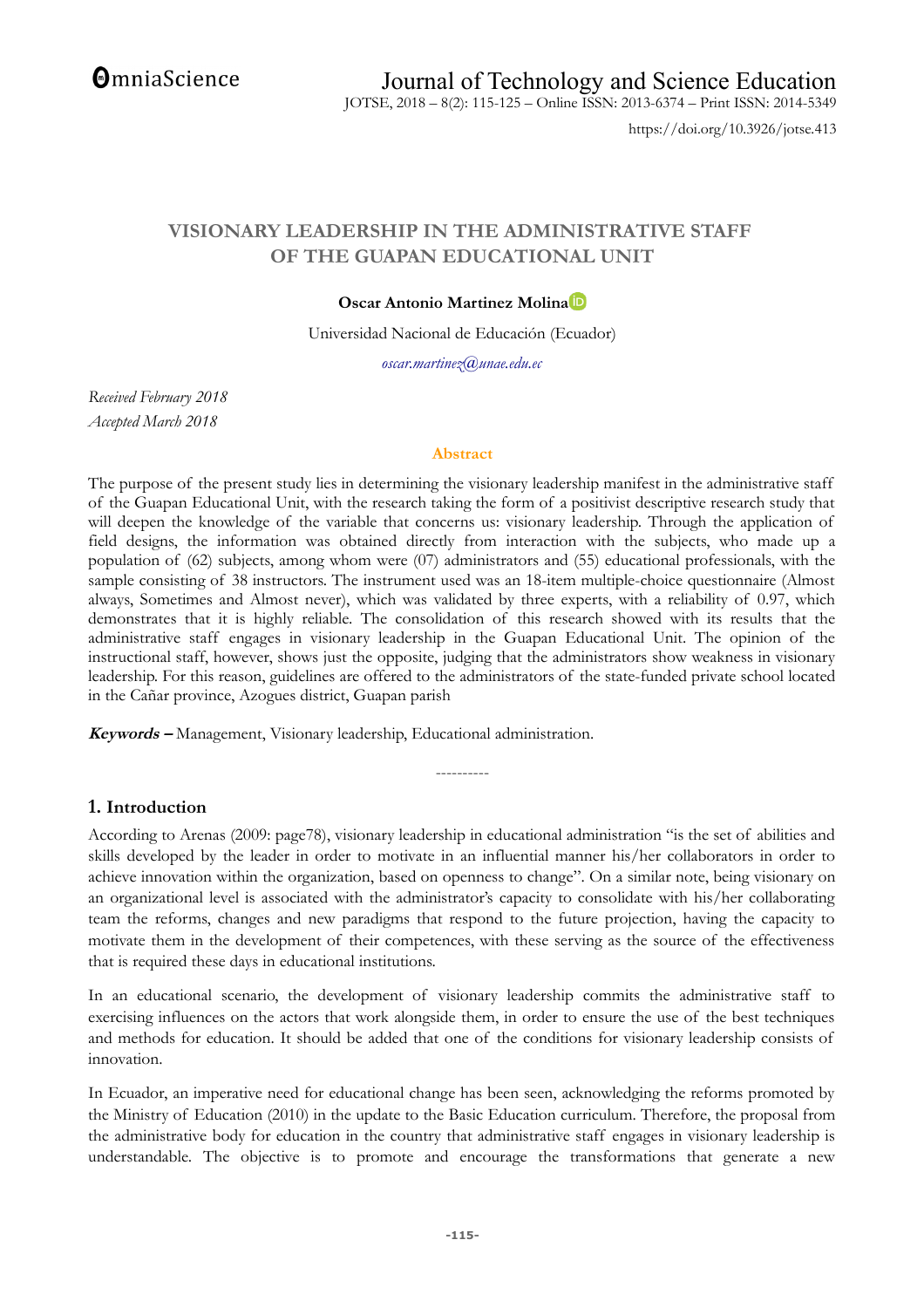organizational culture with predomination of the incorporation of ICTs in the educational process in order to achieve the digitalized interaction in learning how to learn.

According to the considerations set out here, the administrative staff fosters the development of visionary leadership in order to coincide with the contemporary guidelines, for which it is necessary to be proactively inspirational with the teaching staff, and in doing so, strengthen the educational interaction through the application of technology. This constitutes a strategic line of professional updating for teaching performance.

This research is located in the Guapan parish of the Azogues district in the province of Cañar, Ecuador. Starting in the year (2015-2016), professional development processes have been promoted in an effort to modernize education. These provide important experience to the knowledge and know-how constructed within the schools.

In this context, Álvarez (2011), in studies conducted in Bolivian schools in the municipality of Motatán in the state of Trujillo, Venezuela, shows the scarce level of development of visionary leadership. Evidence of this perception corresponds to the lack of sensitivity of the leader and communication processes with limitations. All of this may be due to the fact that leadership of educational administrators is characterized by a disruptive linear model. This focus considers the changes that are a priority to implement in educational institutions.

Contextualizing the situation/problem according to Agustín (2014), in the public primary institutions in district No. 09-0102 of the urban area of Quetzaltenango, Guatemala, the concern of the informants is manifested by considering that the reality in these institutions would seem to be similar to what has already been proposed; the source of this perception is based on observations made in the context, informal conversations and the personal experience of the researcher. All of this leads to the inference that in these schools, the educational administration, due to a lack of visionary leadership, engages in little proactive inspiration and its orientations lack a systematic process in which the development of skills is promoted in the application of technology.

From this derives the importance of conducting this research on visionary leadership and information and communications technology in the regular education school located in the province of Cañar, in the district of Azogues, in the parish of Guapan, which will enable us to expand our knowledge of the topic. It is based on this that the question arises that will serve to guide the research.

How does the administrative staff engage in visionary leadership in the school belonging to the Azogues district?

The purpose being sought after is to determine the visionary leadership of the administrative staff of the regular education school located in the Cañar province, in the Azogues district, in the Guapan parish.

The research to be conducted is focused on the regular education school located in the Cañar province, in the Azogues district, in the Guapan parish. The period is the 2015-2016 school year, with a population of 62 informants, divided between 07 administrators and 55 teachers.

For Hernández, Fernández and Baptista (2008: page132), the theoretical bases "are the foundations of the subject matter that is approached through the variables, giving rise to analysis and interpretation". In other words, the theoretical references are included that will serve as the basis for the study of the visionary leadership variables and the information and communications technologies (ICTs), within the scope of the present research.

Upon analyzing visionary leadership, Crespo (2010: page 29) defines it as "a quality that often transcends organizations; it is those leaders who maintain a set of skills that enables them to guide a team defined by its union and charismatic attitude". In this context, for it to be successful, it must help join or overcome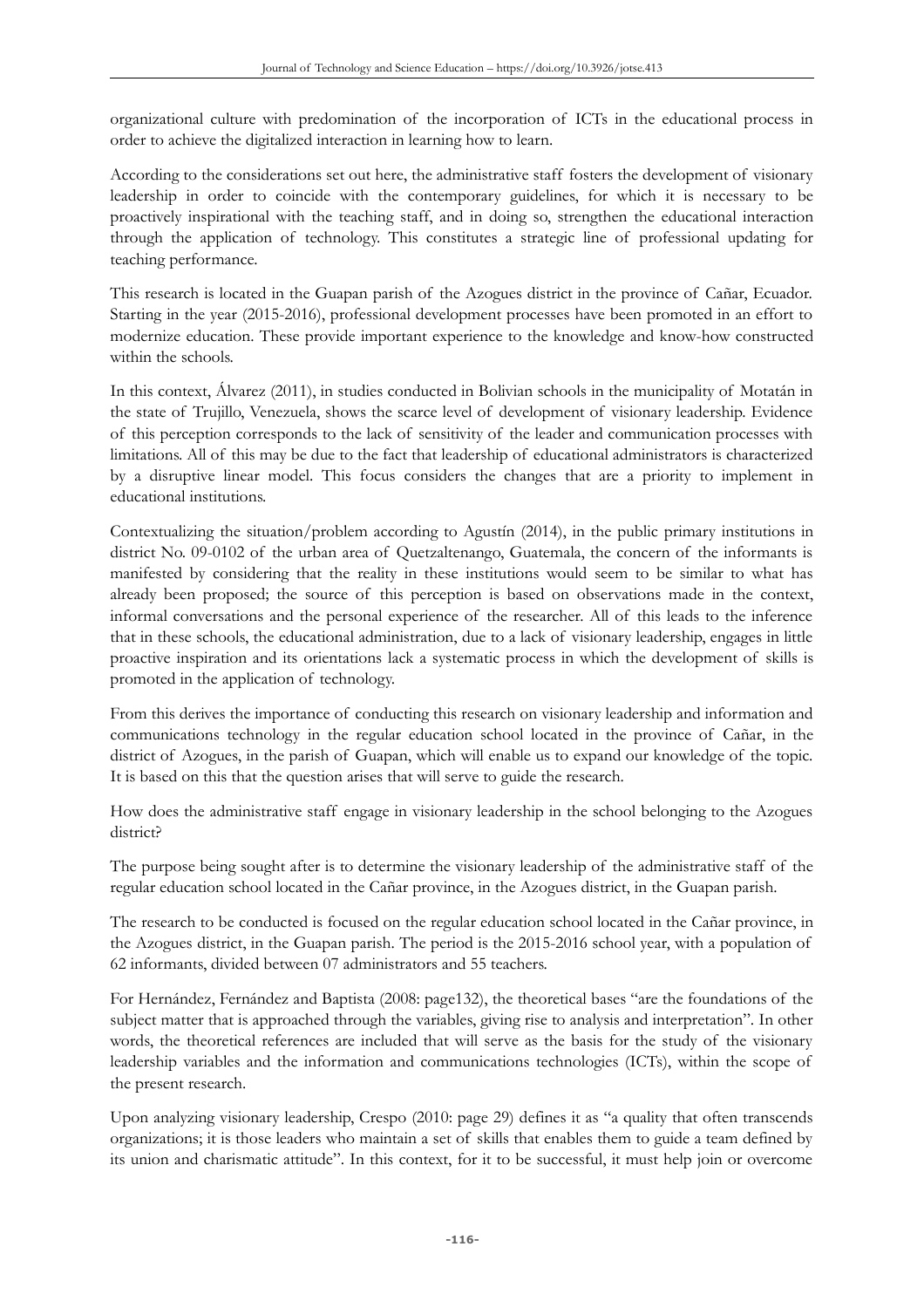the differences that threaten to break apart an organization; the activation of this natural cohesion helps employees and collaborators work harder than they did before.

In short, visionary leadership can be defined as a style that basically recognizes patterns, the style of an apprentice who directs processes in which the strategies and visions can emerge spontaneously or be conceived in a deliberate manner. In this way, these leaders include those who model the strategies, as they are concentrated in the domain as the result of the detail, rapport with their ideas and emphasis on dedication, combined with their experience and a certain touch of harmony. The challenge of visionary leadership consists of being able to overcome the symbiosis of the exclusive personal relationship with their ideas (Zalazar, 2012).

Taking into consideration the proposals by Crespo (2010: page 33), the motivating nature in visionary leadership "makes it possible to build on a continuous basis and develop new perspectives to awaken in others enthusiasm for an idea". In other words, identification with their projects, the need to accompany them in their goals, development of a particularly innovative vision of reality.

By virtue of this, when the personal characteristics with the determinants are in the presence of motivational leadership, beliefs are established about life, the institution, the country and knowledge, among other things. Nonetheless, being motivating, developing a positive attitude in collaborators, is a task that represents a gradual, cumulative and sustained process; it is not an easy task. Demotivation can come about instantly, toppling in a matter of seconds the work of many people over a long time.

According to Piqueras (2014: page 1), proactive inspiration from the scope of visionary leadership "is to manage, thanks to a very inspiring vision and your commitment to it, to transmit this vision to people and to cause them to be loyal to it. A visionary leader is the type of person who can move the masses". In this context, visionary leaders, by being proactively inspiring, must collaborate with their team to establish a plan and specify a vision for the institution. Once the team understands what it must do, the leader must provide confidence and inspire them to do a job, without constantly being with them.

On a similar note, it should be stressed that visionary leaders are often not aware of the impact of many of their negative behaviors. This inspires the first challenge, which is to be aware of these matters. The second is to do away with the behaviors that are contrary to inspiration. Consequently, among the most common mistakes in these behaviors are: a lack of energy and enthusiasm, absorbing and consuming energy instead of injecting it into the group; for them work is just work, as opposed to an opportunity to do something with meaning. Weak leaders do not inspire and are not proactive; they do not excite others or generate enthusiasm on their team (UNESCO, 2000).

That said, as proposed by Moreno (2009: page 13), effective communication "not only requires knowing the process of communication in a comprehensive manner, but also establishing mechanisms that ensure that the message we want to transmit reaches the receiver correctly and that through feedback we can ensure that the message was successfully received". In other words, we are talking about effective communication when the message the sender transmits is studied and understood by the receiver and when immediate feedback is provided. Effective communication can be interpersonal, from person to person, as well as intergroup, organizational and external.

By interpreting the visionary leadership role as that of a systematic guide in the motivation process, Hernández (2009: page 79), refers to it as:

"an internal change agent that involves, on the one hand, placing value on the training received that qualifies him/her as an agent facilitating change in the school. On the other hand, asking the question of how this professional can collaborate to generate a culture of improvement, boost the capacity for change and optimize the learning of the school community to guarantee the quality of learning".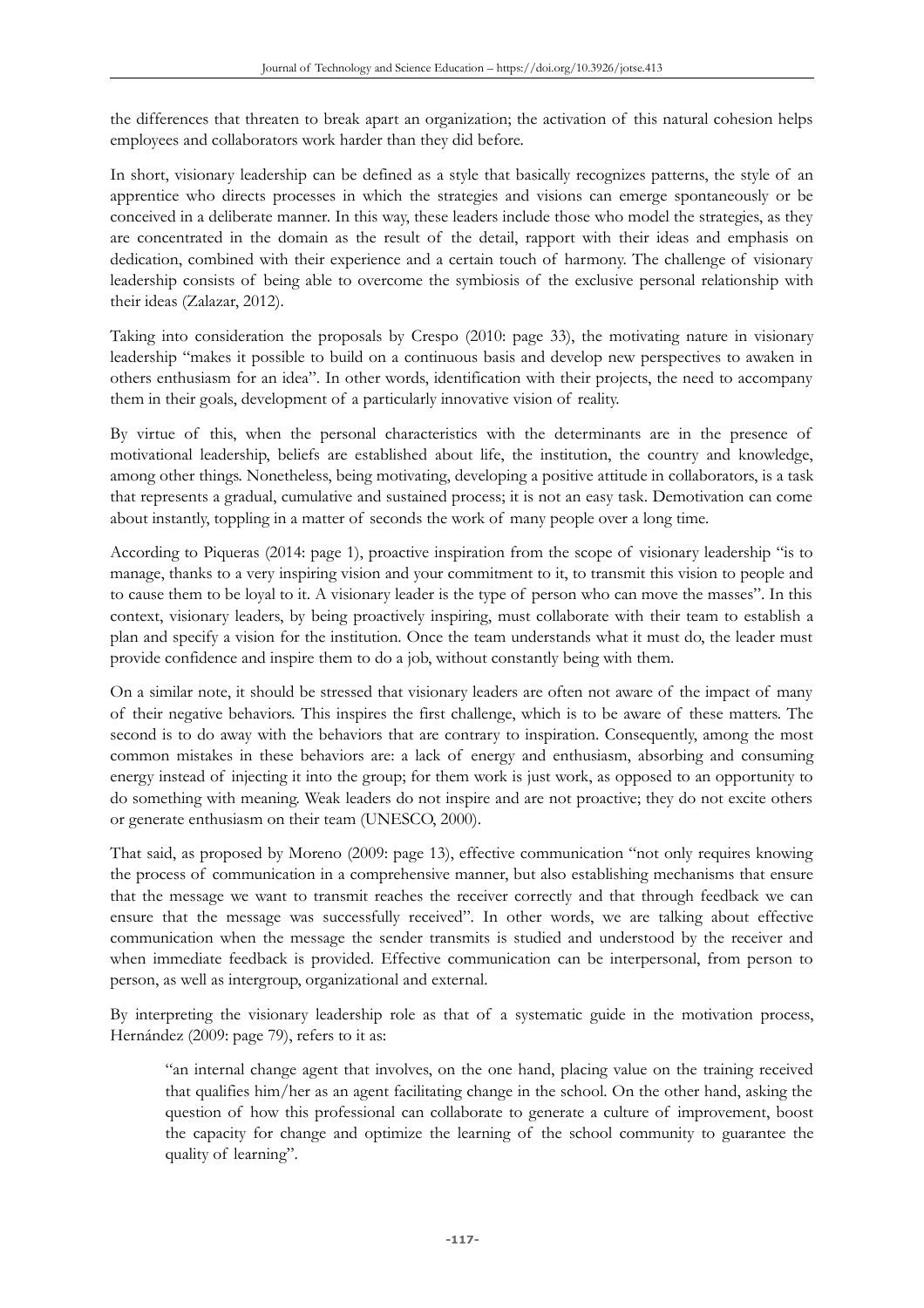As a result, reconsidering his/her work to transform him/her in an educational leader in the schools as a systematic guide enables him/her to guide the teacher's work towards student improvement and motivate them all to achieve the mission and vision of the educational organization.

From the perspective of Carrera (2007: page 82), "it is to successfully transform an idea into reality". This type of characteristics in visionary leaders causes their collaborators to find other ways of achieving the objectives in their daily activities. In this vein, innovation is necessary to make the organization an institution that is open to change, reforming new paradigms. Innovation in the leadership of the administrative staff represents a strength of sharing new experiences within the institution; this means updating processes and procedures found within the institution.

Based on these proposals, being innovative in the context of visionary leadership means being open to change, delegating functions, promoting skills and engaging in continuous updating. This is supported below.

According to Ortiz (2010: page 123), openness to change represents "a challenge, must be considered bidirectionally, not just one-way; it is a stimulating challenge for both the administration and the collaborator; if both parties manage to overcome it, growing in intellectual terms, this generous openness will permit the organization to prevail and grow", facing the changing environment with openness and appropriately flowing with it. In this sense, openness to change can be understood as facing life with a positive mentality; in particular, being open to the possibility of changes is fundamental to bring everything to a happy ending and for it to be successful.

Interpreting the delegation of functions, Musso (2009: page 76) understands that "it is a transfer of tasks, functions, attributes and authority, which is carried out between a person who holds a higher position and a subordinate, for the latter to operate in a limited, bounded field, normally with a specific objective". According to this, authority is understood as the right to give orders to another person or persons who belong to the institution and who depend on the person holding said authority in order to act or not act, in this way permitting the goals and objectives to be reached that form part of the work provided for by the person delegating it.

It should be pointed out that in the field of educational organizations, the process is governed by the educational administrator or director of the institution. The person doing the delegating does not have the mindset to fully exercise his or her functions (he/she would be dismissed). Subject to this and in light of this decision, he/she must select the indicated person (delegate). The healthy practice is then to inform them and their superiors in writing, explaining the task that will be taken on.

# **2. Methodology**

The research conducted was descriptive in nature; in this regard, Arias (2007: page 47) specifies that descriptive research "is that which makes it possible to characterize events, phenomena, weaknesses that occur in an organization or community and where both the existing reality and the way things should be are verified through informants and documentary research".

Specifically, the present descriptive research was carried out in the regular education school located in the province of Cañar, in the Azogues district, in the Guapan parish, where the level of visionary leadership by the administrative staff was determined. Also, through the broadening of knowledge, a contribution is consolidated, such as specific recommendations for administrative staff on visionary leadership and the application of information and communications technology.

The design applied was that of a field study, which means the information was obtained on-site, i.e., at the regular education school in Guapan. In this sense, Arias (2007: page 50) believes that the design of a study "is the general strategy that the researcher uses to apply in the environment where the problem occurs and thus obtain precise, effective information". Likewise, Arias (2007: page 61) specifies that the "design of a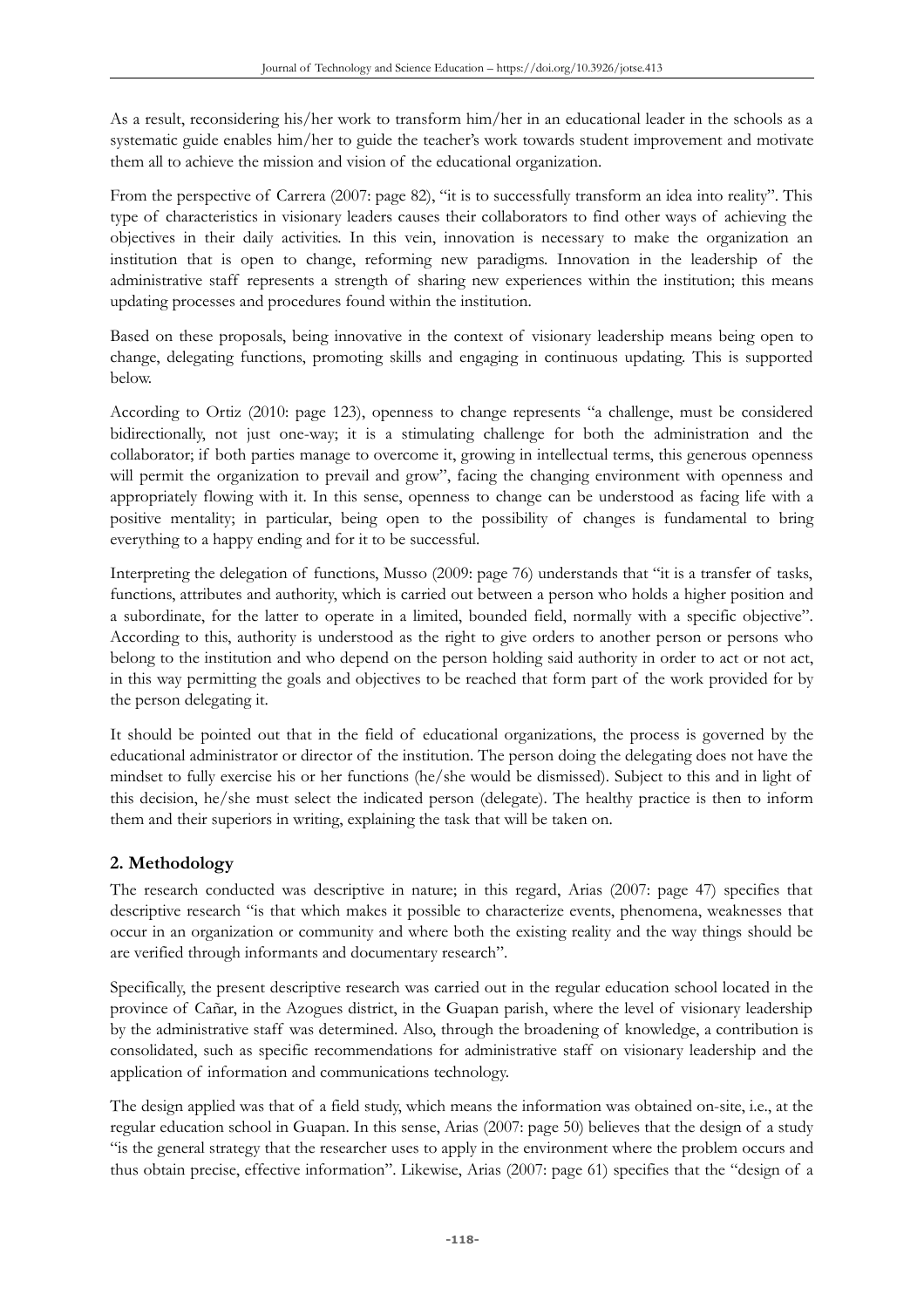study are the conditions that are present in the reality that is being investigated, making it possible to collect and analyze data to know the reality being studied".

In this study, data was collected using the survey technique, through the application of the questionnaire to the population of administrators and teachers at the regular education school located in the Cañar province, Azogues district, Guapan parish.

In this scenario, reference is made to the group of people in the environment studied. Hurtado (2009: page 79) considers the population to be "the group for which the conclusions were valid that were obtained to the elements or units studied by virtue of the characteristics of the variables subject to study". Once the field of study is defined, from the perspective of a population or universe, it can refer to any group of elements intended to be researched to find out about their characteristics. In this case, the population was made up by 62 teachers, of whom 7 are administrators.

In the present context, the sample is a subgroup of the population; however, Hurtado (2009: page 84) believes that the sample "is a small part of the population studied, and it must be characterized by being representative of the population". Likewise, Balestrini (2009: page 125) says that "a sample must be defined based on the determined population, and the conclusions drawn from said sample can only refer to the referenced population". In other words, it refers to a number of scientifically selected individuals or objects, each of which was an element in the universe. The sample subject to this study was made up of 38 teachers.

Hernández et al. (2008: page 59) indicate "this is used when we wish to obtain data or information; the application of a technique leads to obtaining information, which must be saved using a data collection instrument". In this scenario, Arias (2007: page 54) states that "the technique is the set of rules and procedures that enable the researcher to establish the relationship to the object or subject of study".

Likewise, the technique is a methodological guide, scientifically aimed to collecting information. Furthermore, it has been stated that the study was conducted using a survey technique. In this regard, according to the criteria of Tamayo y Tamayo (2005: page 210), the survey "is an instrument of observation formed by a series of questions that make it possible to ensure a holistic view of the existing problem". In other words, it refers to visionary leadership and the application of information and communications technology promoted by the administrative staff belonging to the Guapan Education Unit to which the study was limited.

According to Hernández et al. (2008: page 66), "they constitute the natural means through which it is possible to obtain and file information pertinent to the topic being studied". In other words, it is the means used by the researcher to measure the behavior or attribute of the variable. Likewise, Arias (2007: page 59) considers that "the instruments are written resources to collect the necessary input for the research".

With regard to the instrument, a multiple-choice (Almost always, Sometimes and Almost never) questionnaire consisting of (18) items was written, based on the indicators proposed on the variable map and supported by the theoretical framework, according to the bibliography review, which made it possible to obtain reliable information from the subjects.

In the course of this research, a series of stages were carried out aimed at standardizing the procedures carried out by the researcher.

First of all, an inquiry was conducted into the issues present at the institution being studied in order to carry out the approach and formulation of the problem, delimit it and justify it, as well as establish the variables, dimensions and indicators; the bibliographic review was then conducted, aimed at supporting the theoretical framework of the research.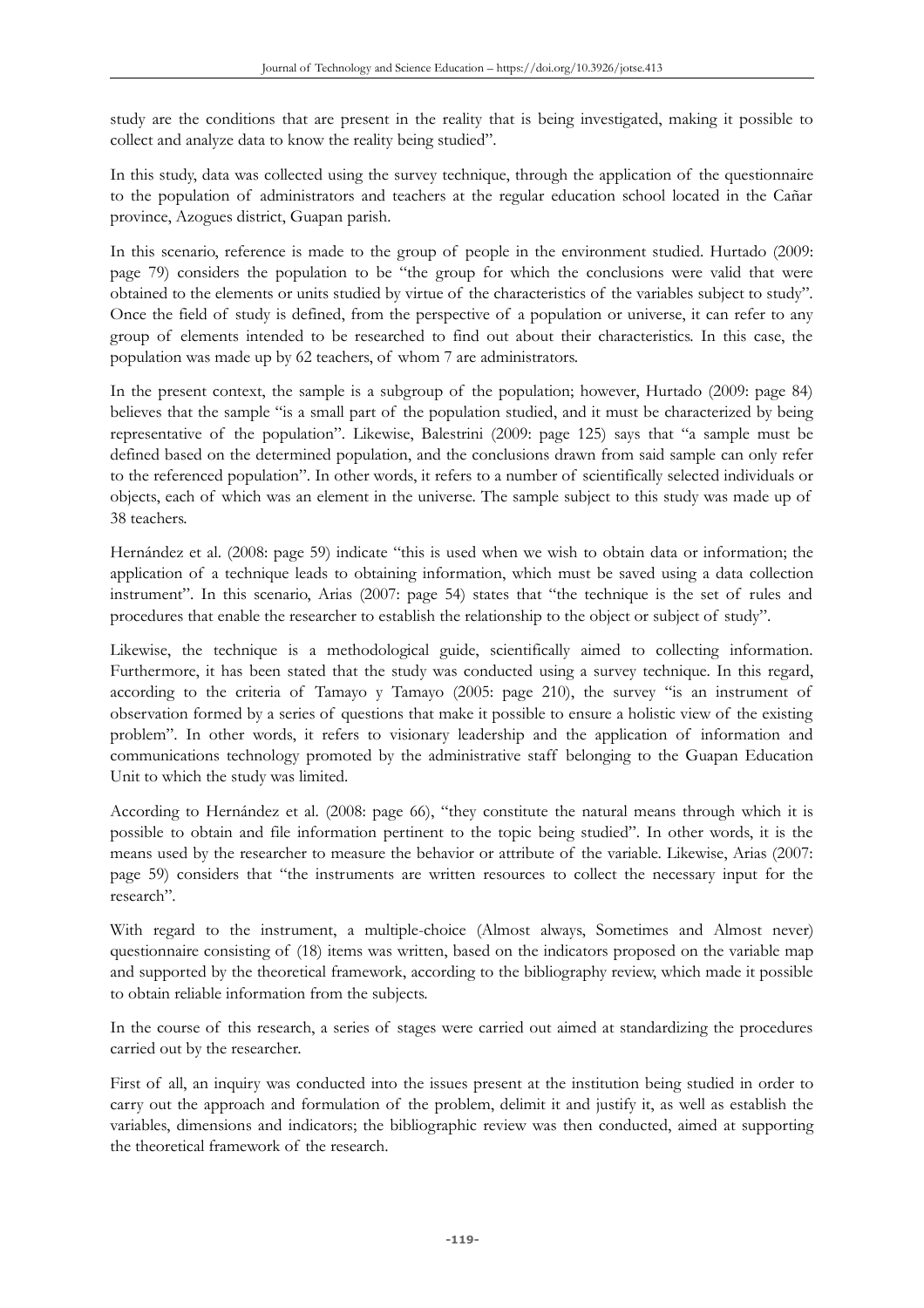Secondly, the work targeted the methodological design of the research, taking into account the type, design and population, as well as the technique and instrument to be applied. In this sense, two questionnaires were written, which were subjected to the validity and reliability process, based on expert opinion.

Thirdly, the pertinent data were collected according to the following procedures: design and debugging of the instrument; creation of the instrument; validation of the instrument; personal interview with the staff at the institution and informing them about the purpose of the study; formal request of permission; collaboration for the application of the instrument; application of the instrument; and collection, organization and classification of the data issued by the population of the state-funded private school in Guapan.

### **3. Analysis and interpretation of the results**

The results obtained are the product of having studied the units of analysis, in this case, the teachers at the state-funded private school in Guapan.

Visionary leadership from the perspective of the educational administration processes includes four aspects: school administration, supervision, planning and academic administration, which the directors and teachers responded to according to the evaluation conducted.

The description of leadership considered, on a personal and social level, in the processes of educational administration is related to the mission, vision and objectives: in other words, understanding the graphs based on the opinions of the administrators and teachers means analyzing the responses provided on the questionnaire. In this section, the items are analyzed that are considered relevant in terms of the conclusions drawn.

The following point uses contingency tables to show the distribution of the total population of 62 subjects that make up the institution during the academic year September 2015-July 2016, between the administrative and teaching staffs. For this study, a sample of 38 teachers was considered who participated in the application of the survey on the perception of the qualities that the subjects must have in the development of visionary leadership.

From the information regarding the administrative and teaching staffs, according to Table 1, it is acknowledged that visionary leadership is learned 97% of the time, although potentialities and strengths may exist, such as skills and qualities in the social integration process, charisma being understood as the natural quality or gift that a person has to attract others.

| Perception                                  | Almost never | <b>Sometimes</b> | Almost always |
|---------------------------------------------|--------------|------------------|---------------|
| Charisma                                    | $0\%$        | $3\%$            | $97\%$        |
| Being an excellent teacher                  | $0\%$        | 14%              | 86%           |
| Good appearance, good personal presentation |              |                  |               |
| and empathy are important for visionary     | $0\%$        | $62\%$           | 38%           |
| leadership                                  |              |                  |               |
| Interpersonal intelligence                  | $0\%$        | 38%              | 62%           |
| Social sensitivity, peer issues             | $0\%$        | 48%              | 52%           |

Table 1. Perception of the sample (of 38 subjects) regarding the visionary leadership qualities of administrators and teachers

In Table 2, it can be seen that the participation of teachers in the programming of actions that stimulate the success of the participation, socialization and teamwork represent a high percentage of collaborative work, fostered by empathy and affectivity, in which each member of the group has the opportunity to express his or her feelings, tastes, emotions and personal, family and work concerns in order to find support, solidarity and commitment.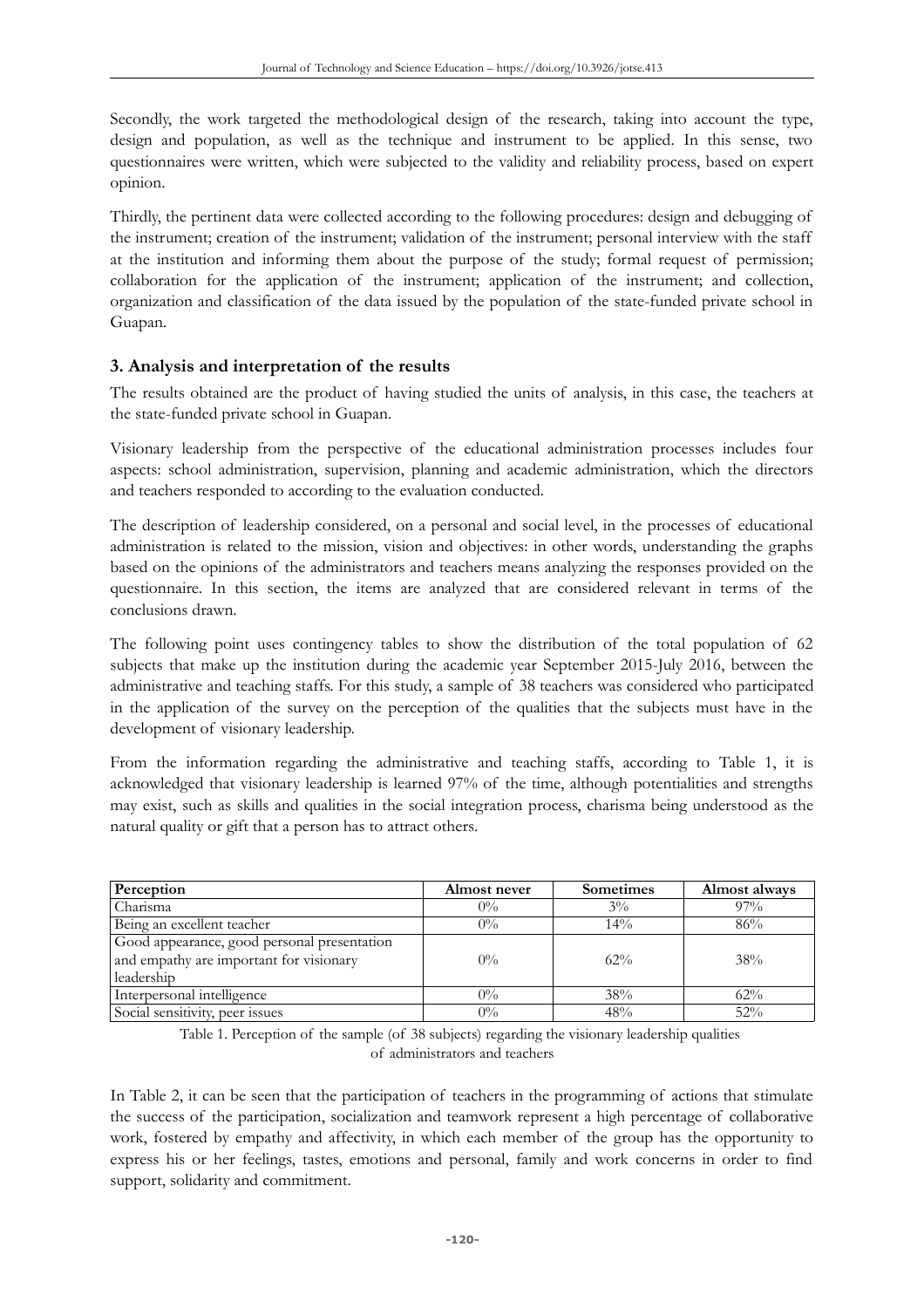| Items          | Question                                       | Almost never | <b>Sometimes</b> | Almost always |
|----------------|------------------------------------------------|--------------|------------------|---------------|
| $\mathbf{1}$   | Teachers have the opportunity to participate   | $9\%$        | 23%              | 68%           |
|                | in the drafting of the school's mission and    |              |                  |               |
|                | vision                                         |              |                  |               |
| $\overline{2}$ | Teachers participate in the programming of     | $0\%$        | 14%              | 86%           |
|                | actions to promote the identity, principles    |              |                  |               |
|                | and values to apply them in the school         |              |                  |               |
| $\overline{3}$ | Teachers participate in the creation of        | $0\%$        | 13%              | 87%           |
|                | strategic objectives in the school's planning  |              |                  |               |
| $\overline{4}$ | Teachers perceive the administrator-teacher    | 45%          | 21%              | 34%           |
|                | relationship on equal terms                    |              |                  |               |
| 5              | Teachers perceive the administrator-teacher    | 27%          | 12%              | 61%           |
|                | relationship in an authoritarian manner        |              |                  |               |
| 6              | Teachers perceive a favorable climate for      | 12%          | 25%              | 62%           |
|                | teamwork, which permits finding the solution   |              |                  |               |
|                | to problems                                    |              |                  |               |
| $\overline{7}$ | Teamwork is promoted among teachers in         | $0\%$        | 28%              | 72%           |
|                | order to generate good management and          |              |                  |               |
|                | communication practices within the school      |              |                  |               |
| 8              | Teachers are frequently supervised in order    | $0\%$        | $0\%$            | 100%          |
|                | to monitor the planning, management and        |              |                  |               |
|                | execution process within the school            |              |                  |               |
| 9              | Educational and visionary leadership is        | 26%          | 35%              | 39%           |
|                | promoted as a competence of educational        |              |                  |               |
|                | administration among teachers                  |              |                  |               |
| 10             | Teachers have participated in the decision-    | 16%          | 20%              | 60%           |
|                | making at the school                           |              |                  |               |
| 11             | Teachers participate in proposing training     | $6\%$        | 18%              | 76%           |
|                | needs and priorities to improve education at   |              |                  |               |
|                | the school                                     |              |                  |               |
| 12             | Teacher training activities are carried out to |              | $21\%$           | 68%           |
|                | improve the teaching-student learning          | $11\%$       |                  |               |
|                | processes, taking into consideration ICT       |              |                  |               |
| 13             | Training and updating of teachers is           | 10%          | 18%              | 72%           |
|                | promoted as an improvement process in the      |              |                  |               |
|                | educational administration.                    |              |                  |               |

Table 2. Results of the administered survey (2017)

Figure 1 shows how the teaching staff of the school considers that visionary leaders have attributes that correspond to their attitude. Accordingly, the impression is linked to the image created by the follower, using reasonable logic, which enables him/her to develop a stereotype in relation to the characteristics that a visionary leader must have.

There are thus certain attributes that must be considered when being an inspirational leader, such as: radius of trust, influence without authority, empathy and social skills, which will contribute to the image transmitted to followers; since there are no leaders without followers, it is important to emphasize that leadership does not depend solely on the leader, but also on the followers.

Teachers have the opportunity to participate in the creation of the school's mission and vision; this is according to 68% of the results obtained from the 62 teachers surveyed, of whom 7 are administrators.

On the other hand, teachers participate in the programming of actions to promote the identity, principles and values to be applied in the school; 86% of the teachers and administrators consulted state they agree with the participation in activities related to the programming of actions to promote the identity, principles and values.

Teachers also participate in the development of strategic objectives in school planning; 87% always participate in school planning and 13% participate positively in one way or another in the establishing of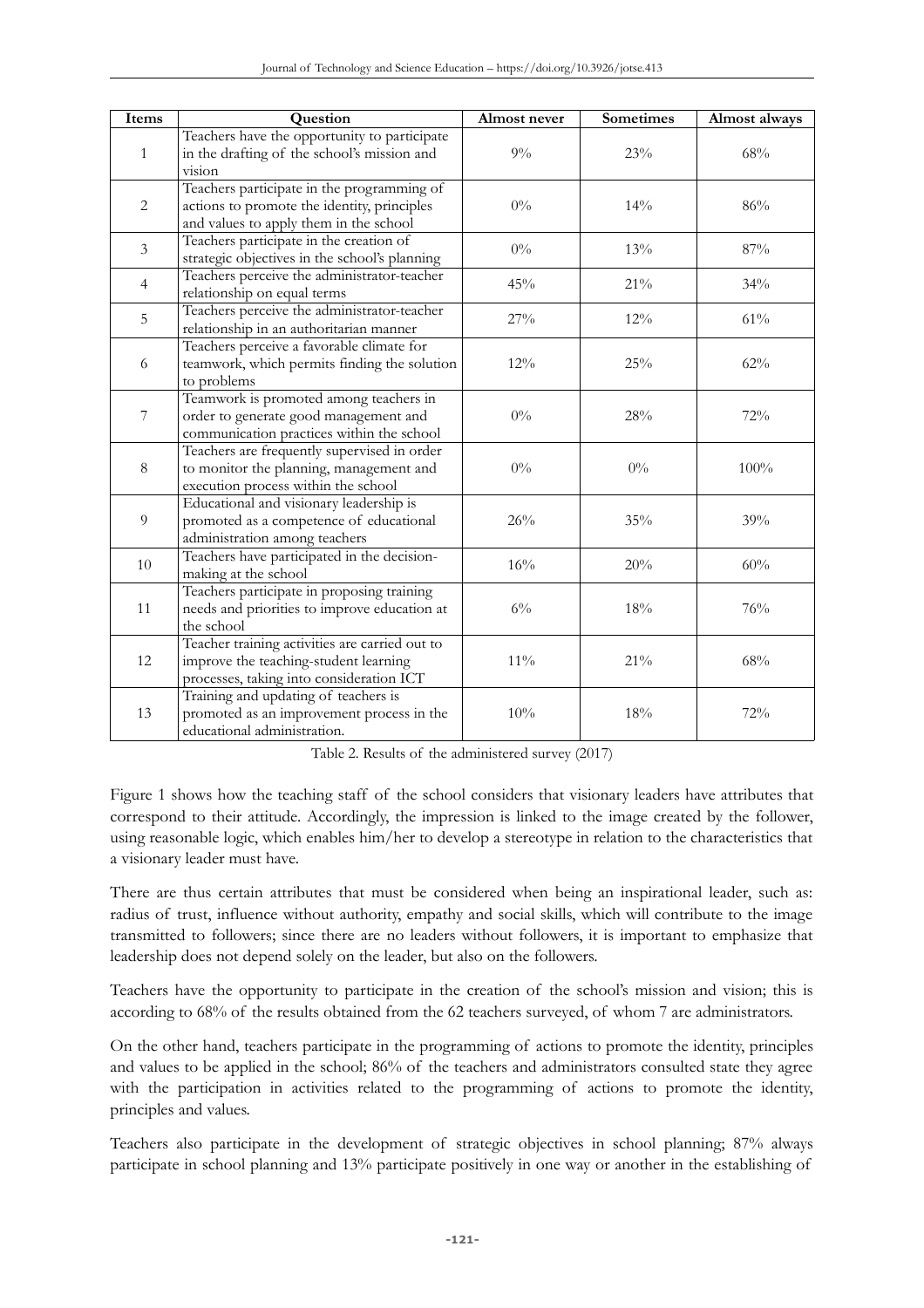the objectives, which let them know about the planning, organization, management and execution processes for the actions at the Guapan school.



Figure 1. Results obtained from the applied instrument (2017)

The teachers perceive the administrator-teacher relationship on equal terms; 34% of those surveyed agree that an equal relationship exists, to which 21% can be added, while 45% indicate that no equal terms exist.

61% of the teachers perceive that the administrator-teacher relationship is a good one, in order to achieve the established objectives.

In terms of the organizational climate, 12% feel that there is not a favorable climate; 62% believe that the development of good relationships among peers is fundamental, which indicates that the climate is favorable for promoting the culture of team work.

Teamwork is promoted among teachers in order to generate good management and communication practices within the school; 72% of the teachers consulted agree that they receive instructional guidance to improve the teaching-learning process with students and to establish good communications practices; 28% can be added to this group, which indicates that developing processes to support teachers makes it possible to improve the educational dynamics and interpersonal relations among peers and between them and the students.

100% of the teachers stated they totally agreed with the processes of supervision, planning, management and execution of the activities planned at the school, which shows that the continuity in the supervision processes is fundamental to implement advisory actions.

Furthermore, 39% of the teachers consulted stated that they agree with the educational and visionary leadership processes in the educational administration, while 35% can be added to this process of active learning.

In relation to decision-making, 60% of the teachers surveyed agree that they participate in the decisionmaking, to which we can add 24% that believe that they sometimes participate; this means that the participation of teachers in the decision-making is important in order to know the status of the school.

Likewise, 76% agree with the participation of the teachers to identify training needs and priorities, reinforced by 18%; this shows that the participation of teachers is fundamental in decision-making, in order to prioritize the training processes.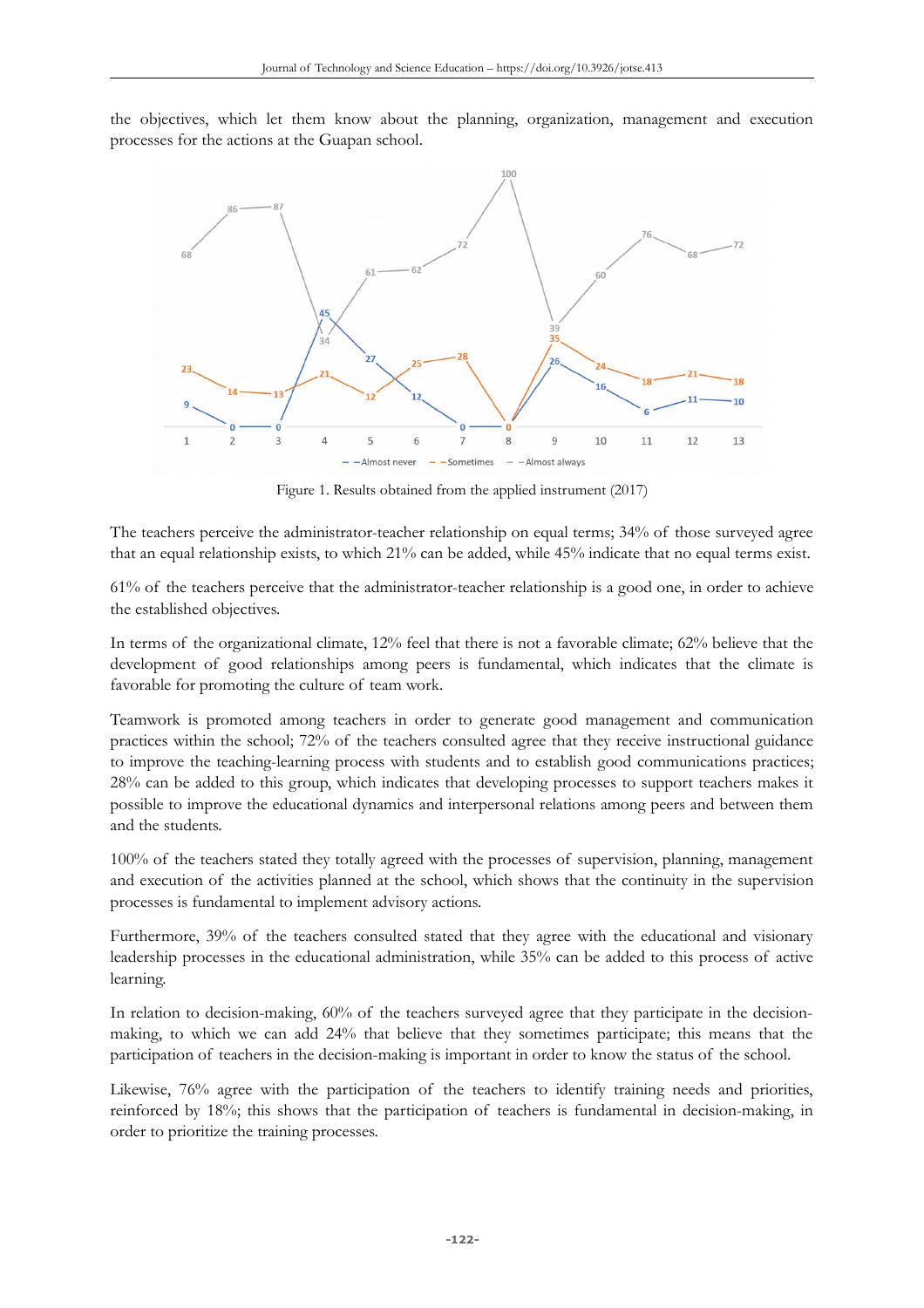Teacher training is undoubtedly a fundamental activity in order to improve the teacher training activity. In this regard, 68% of the teachers surveyed indicated that they agree with the teacher training; this indicates that the development of training constitutes an improvement in the teaching-learning processes.

Finally, 72% of the teachers consulted state they agree with the training and updating of teachers in order to improve the educational administration; this means that it is currently fundamental to promote professional training and updating to improve the instruction and the improvement processes in educational administration.

From the results obtained, it is significant to note that most of the items show a high percentage of teachers who agree with the importance of participating in the formation of the mission, vision and objectives, permitting a level of institutional belonging; this is confirmed by 68% of the teachers, who feel that their participation contributes to the processes of strategy planning in the context of academic administration, which makes it possible to implement changes in the educational development of the school.

On the other hand, it is important to observe that 86% of the teachers consulted agree with participation in the programming of activities in order to promote the identity, principles and values that represent a fundamental element to achieve changes in the administration of the school.

The perception of equality of conditions in school administration is a fundamental element in the personal and institutional relations, as supported by 55% of the teachers. This result is considered important for the development of the change process in the context of the organizational climate, which validates the visionary leadership in the school, which in turn strengthens the good relations between the administrator-teacher in order to achieve the established objectives, in the interests of strengthening the established objectives.

From the above, we can see that 87% of those consulted consider it fundamental to promote the culture of team work in order to achieve the desired level of success on any project, in the search for solutions to problems at the school; nearly 100% agreed with the need to participate in support processes to improve the educational dynamics and interpersonal relationships among peers.

This result is reaffirmed by the fact that the majority of the teachers agree with the supervision processes in the planning, management and execution of the activities planned at the school: this demonstrates the continuity in the supervision processes is crucial to develop the actions and advisement that permits decision-making in most of them in terms of achieving the objectives proposed for the classroom teaching process.

From the information obtained, it can be determined that 39% of the teachers consulted state that they agree with the promotion of visionary leadership in educational administration, while 39% are added to this share with active learning; we should note that this style of leadership is considered important to promote change in the administration processes to obtain effective results in the school.

Along the lines of these ideas, 60% of those consulted agree with the participation in decision-making; this means that the participation of teachers in decision-making is important to know the status of the school and successfully engage in the change process in the educational administration of the school.

Another aspect that is considered important to promote visionary leadership is the proposal of training and educational needs and priorities, in which 76% of the teachers consider that the training processes must be prioritized in order to obtain better results to improve the organizational climate.

This result is supported by the opinion of 68% of the teachers, who indicate they agree with the teacher training; this shows that the development of training contributes to the improvement of the teaching-learning processes of the students.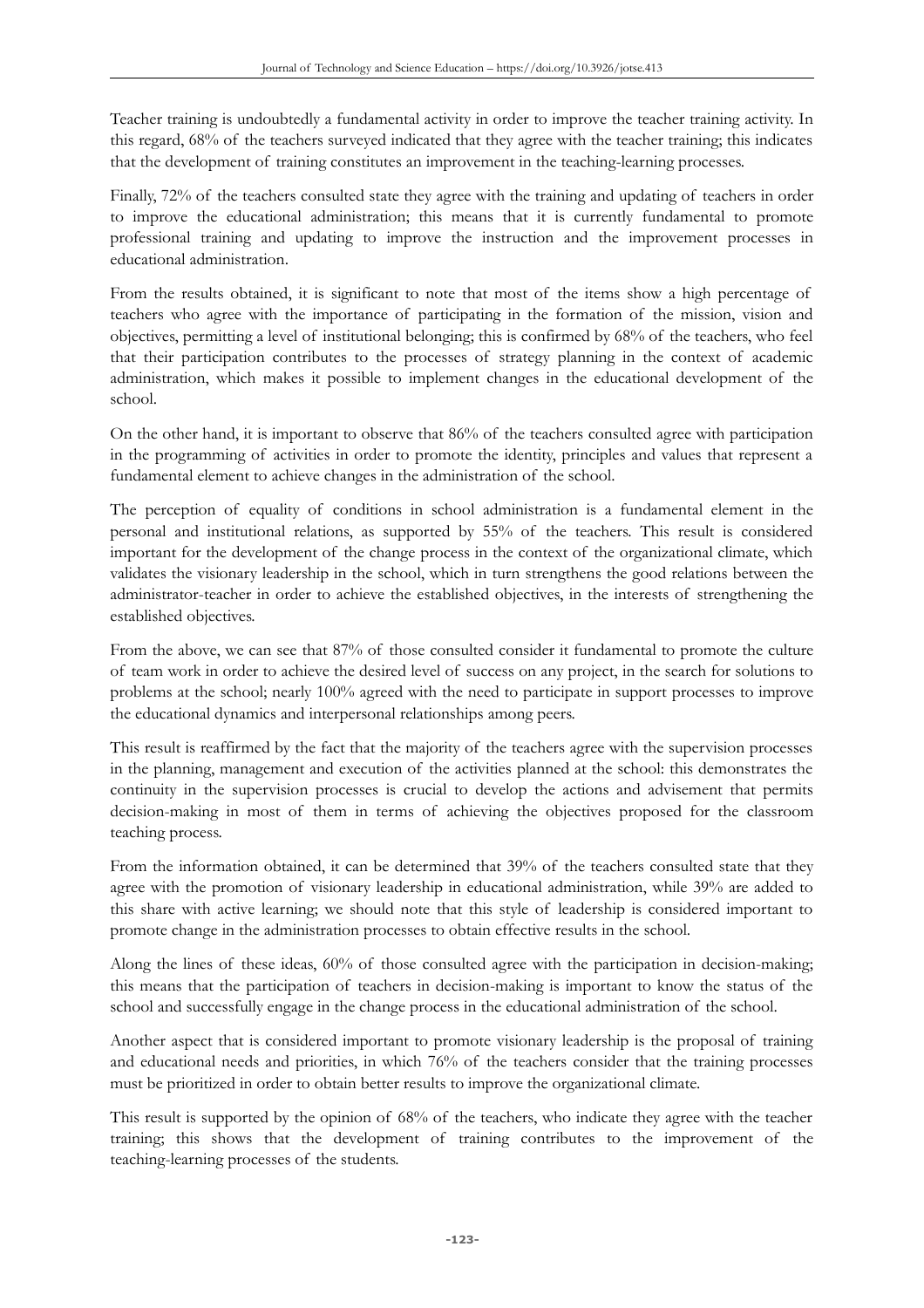On the other hand, 72% of those consulted state that it is currently crucial to promote professional training and updating to improve the teaching efforts and educational administration.

Finally, it can be said that visionary leaders have more than just charisma. Visionary leaders have the ability to create and articulate a realistic, credible and attractive vision of the future that emerges from and improves upon the present. This vision differs from other forms of administration established in different ways in that it is prospective and innovative.

## **4. Conclusions**

By describing visionary leadership of the administrative staff for the purposes of this study, motivation was considered as an element stimulating the achievement of this quality in leaders. In this regard, the following results were obtained: with regard to the opinion of the administrators, they believed to be sensitizing, inspirational, proactive, effective communicators and providers of systematic guidance.

In this same context, the teachers with their opinions maintained the tendency that the administrative staff assumes in its actions postures to sensitize them to improve their performance based on the requirements of the vision and mission for the future, inspiring them to do better in fulfilling their responsibility to educate students. However, they contradict the administrators in terms of the implementation of effective communication, considering that in some situations, the issuance and transmission of given specifications present communication barriers. This is a situation that is similar to their role as systematic providers of guidance, since in their answers they do not coincide with the statements made by the administrators, aspiring to have continuous guidance from the organizational administration.

From the perspective of innovation, the results of the responses by the administrators were that they are open to change, delegate functions, promote teacher skills and foster continuous updating; all of this from the focus of visionary leadership.

Contrasting the positions expressed in this regard, the teachers in their responses show divergent criteria, considering that, in relation to openness to change and the delegation of functions, the statement made by the administrators does not appear to correspond to reality, in that their actions are not aimed at this administrative innovation, as suggested by visionary leadership. Meanwhile, in relation to being promoters of skills and fostering permanent updating, the administrators assume these postures with the staff, developing their influence through leadership.

With respect to the teachers, they manifest opinions opposite to those of the administrators in relation to the administration's stand on engaging in the social promotion of the institution, applying information and communications technology. It is worth noting, in turn, the trend in terms of the administrators' opinion that the schools have proper information through technology tools, generating a new organizational culture and thus strengthening the school-community interaction.

In summary, visionary leadership must be consolidated in school organizations in order to motivate and innovate in benefit of educational interaction, favoring the training of students and promoting institutional interaction in the portrayal of the school as a place of shared experiences, based on creativity and scientific and technological progress.

# **Declaration of Conflicting Interests**

The author declared no potential conflicts of interest with respect to the research, authorship, and/or publication of this article.

# **Funding**

The author received no financial support for the research, authorship, and/or publication of this article.